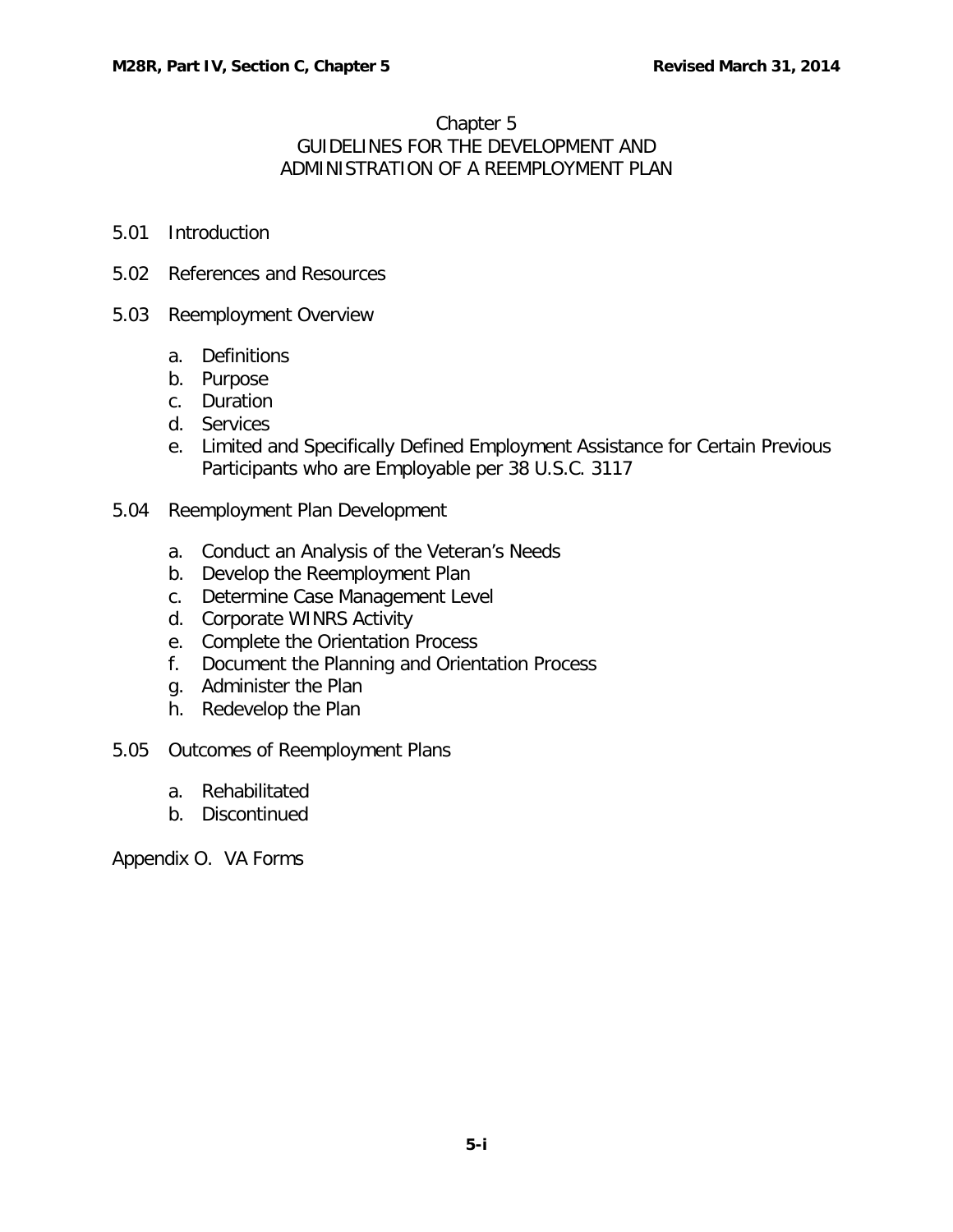## Chapter 5 GUIDELINES FOR THE DEVELOPMENT AND ADMINISTRATION OF A REEMPLOYMENT PLAN

## <span id="page-1-0"></span>5.01 Introduction

The Department of Veterans Affairs (VA) Vocational Rehabilitation and Employment (VR&E) program uses a variety of rehabilitation plans in an effort to provide individualized services. Veterans who would like to return to work in the job held prior to entering active duty may benefit from a reemployment rehabilitation plan. This chapter will outline the services available in a reemployment plan; discuss how to develop and administer reemployment plans; and provide regulatory and procedural guidance on this type of plan. In addition, it will also discuss protections provided under the law to ensure the Veteran's employment rights are enforced to ensure a successful return to work.

## <span id="page-1-1"></span>5.02 References and Resources

| Laws:           | 38 United States Code (U.S.C.) 3101<br>38 U.S.C. 3104<br>38 U.S.C. 3107<br>38 U.S.C. 3111<br>38 U.S.C. 3117<br>38 U.S.C. 4301-4335, The Uniformed Services Employment<br>and Re-Employment Rights Act of 1994      |
|-----------------|--------------------------------------------------------------------------------------------------------------------------------------------------------------------------------------------------------------------|
| Regulations:    | 38 Code of Federal Regulations (CFR) 21.35<br>38 CFR 21.47<br>38 CFR 21.73<br>38 CFR 21.120<br>38 CFR 21.250<br>38 CFR 21.252<br>38 CFR 21.254<br>38 CFR 21.268<br>38 CFR 21.283<br>38 CFR 21.362<br>38 CFR 21.364 |
| VA Forms (VAF): | VAF 28-0957, Vocational Rehabilitation Guidelines and<br>Debt Prevention<br>VAF 28-8872, Rehabilitation Plan<br>VAF 28-8872a, Rehabilitation Plan-Continuation Sheet                                               |
| Websites:       | http://askjan.org                                                                                                                                                                                                  |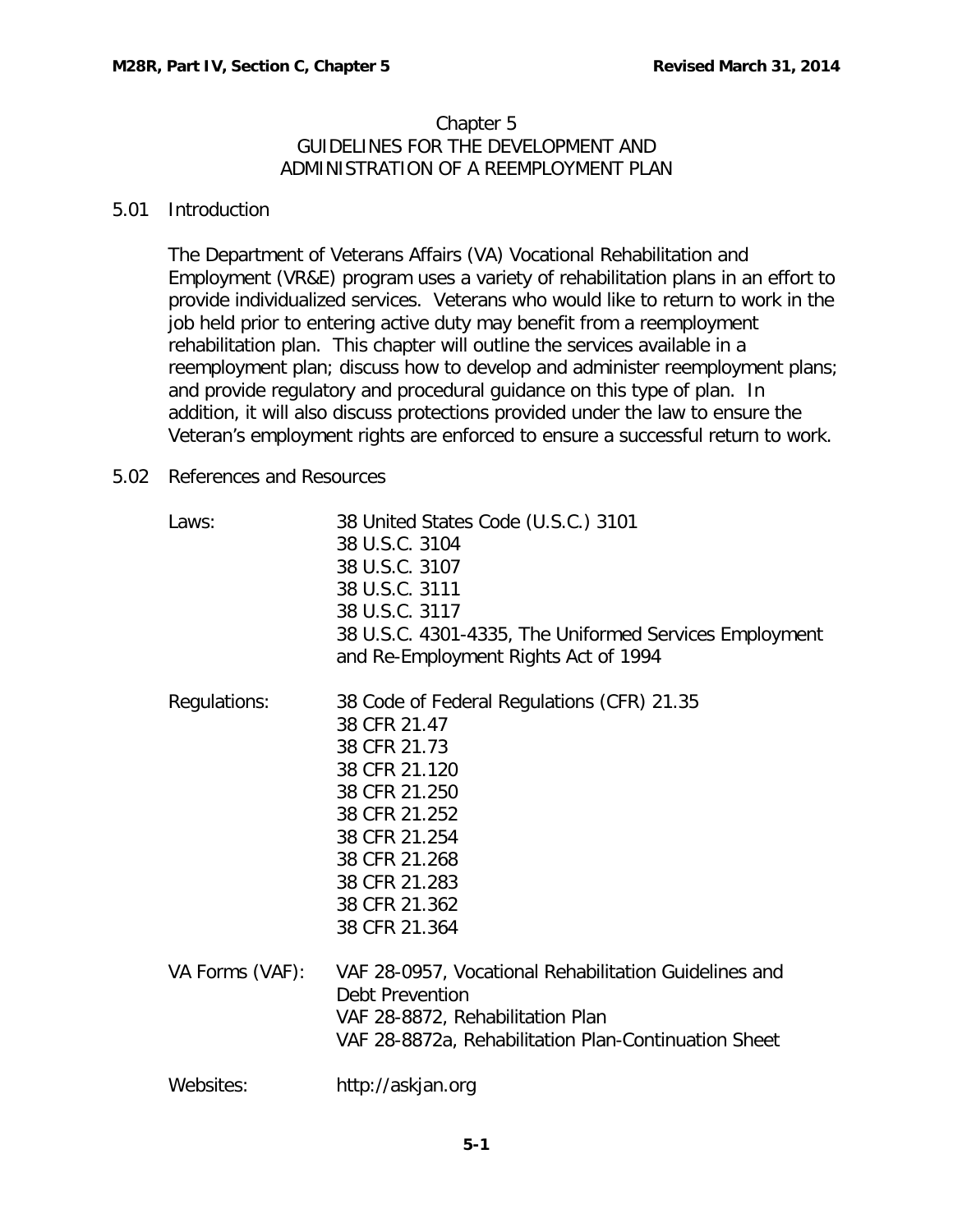#### <span id="page-2-1"></span><span id="page-2-0"></span>5.03 Reemployment Overview

a. Definitions

38 U.S.C. 3101 and 38 CFR 21.35 provide definitions to the most commonly used terms in VR&E. The most commonly used terms in a reemployment plan are:

1. Rehabilitated to the Point of Employability

Rehabilitated to the Point of Employability (RTE) means that the individual is employable in an occupation for which a vocational rehabilitation program has been provided by VA's VR&E program.

2. Employable

38 CFR 21.250 defines employable as being able to secure and maintain suitable employment in the competitive labor market or in a sheltered workshop/rehabilitation facility, or other special situation at the minimum wage.

3. Vocational Goal

A vocational goal means gainful employment that is consistent with the individual's abilities, aptitudes and interests.

4. Program of Employment Services

A program of employment services includes counseling, medical, social, and other placement and post-placement services provided to an individual under the Chapter 31 program to assist the with obtaining and/or maintaining suitable employment.

5. Suitably Employed

38 CFR 21.283 defines suitably employed as employment in the competitive labor market, sheltered situations, or on a no-pay basis which is consistent with the individual's abilities, aptitudes, and interests.

<span id="page-2-2"></span>b. Purpose

The purpose of a reemployment rehabilitation plan is to provide the services necessary for the individual to return to work in the job held prior to entering active duty. It is not uncommon for the individual to require some short term training or the opportunity to refresh his/her skills prior to the delivery of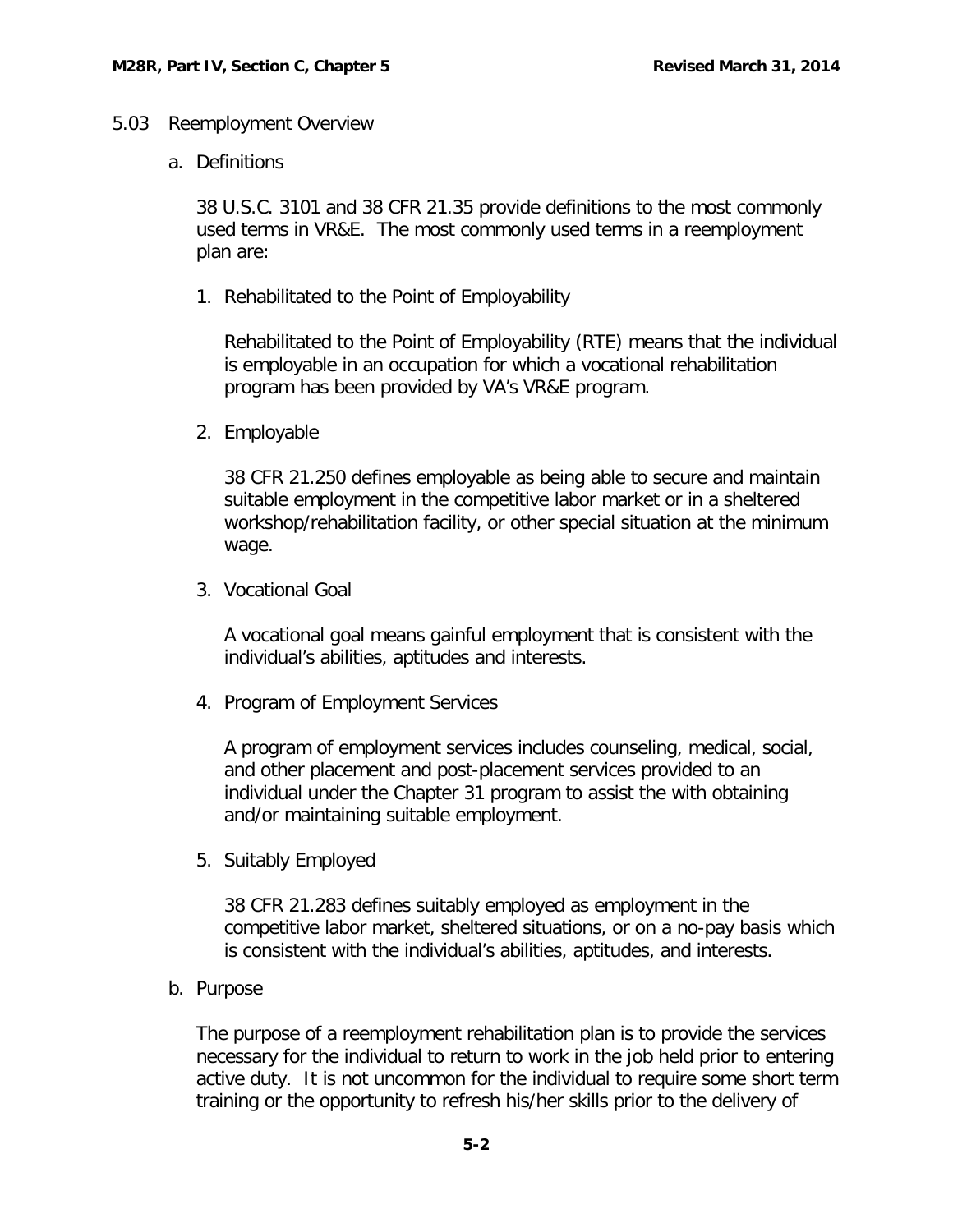employment focused services. Therefore, the rehabilitation plan is developed as a either an Individualized Written Rehabilitation Plan (IWRP) or a combined IWRP/Individualized Employment Assistance Plan (IEAP).

The only time it is permissible to develop the plan as an IEAP is when the individual was a prior participant of a vocational rehabilitation program and requires solely a program of employment services, as outlined in 38 U.S.C. 3117.

<span id="page-3-0"></span>c. Duration

Per 38 CFR 21.70, vocational rehabilitation programs cannot exceed 48 months, or the part-time equivalent, except as indicated in 38 CFR 21.78. Extensions are based on the Veteran's employment handicap classification and require VR&E Officer concurrence. 38 CFR 21.78 provides the following guidance on extensions beyond 48 months based on the classification of:

1. Employment Handicap

A rehabilitation program for a Veteran with an employment handicap may be extended beyond 48 months when:

- (a) The Veteran previously completed training for a suitable occupation, but the Veteran's service-connected disability has worsened to the point that he/she is unable to perform the duties of the occupation for which training had been provided, and a period of training in the same or different field is required. An extension beyond 48 months under Chapter 31 alone shall be authorized for this purpose.
- (b) The occupation in which the Veteran previously completed training is found to be unsuitable because of the Veteran's abilities and employment handicap. An extension beyond 48 months under Chapter 31 alone shall be authorized for this purpose.
- (c) The Veteran previously used education benefit entitlement under other programs administered by VA, and the additional period of assistance to be provided under Chapter 31 which the Veteran needs to become employable will result in more than 48 months being used under all VA education programs. Under these conditions, the number of months necessary to complete the program may be authorized under Chapter 31 provided that the length of the extension will not result in authorization of more than 48 months under Chapter 31 alone.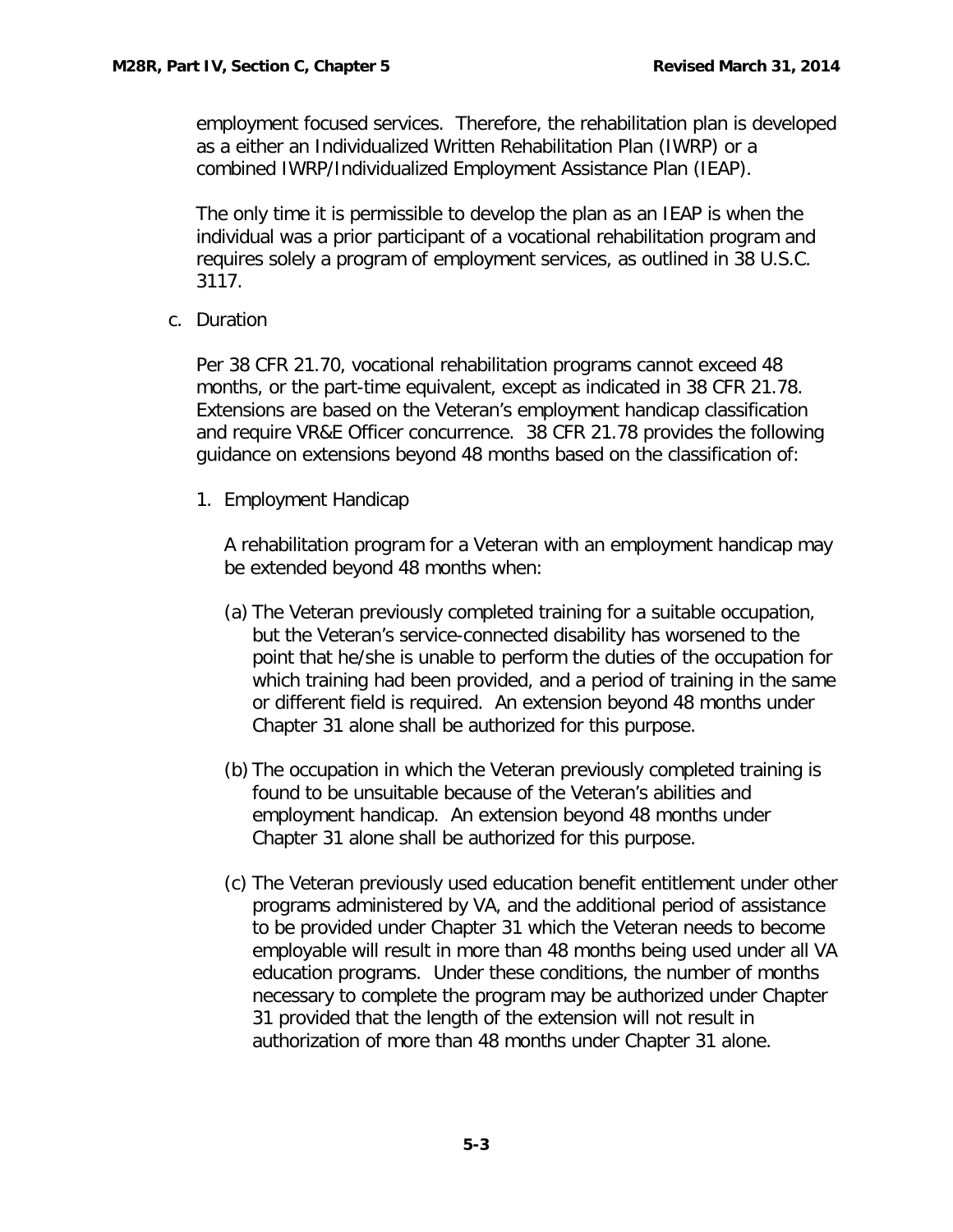- (d) A Veteran in an approved Chapter 31 program has elected payment at the Chapter 30 educational assistance rate. The 48 month limitation may be exceeded only:
	- To the extent that the entitlement in excess of 48 months does not exceed the entitlement previously used by the Veteran in a course at the secondary school level before December 31, 1989, or
	- If the Veteran is in a course on a term, quarter, or semester basis which began before the 36 month limitation on Chapter 30 entitlement was reached, and completion of the course will be possible by permitting the Veteran to complete the training under Chapter 31.
- (e) The assistance to be provided in excess of 48 months consists solely of employment assistance.
- 2. Serious Employment Handicap

The duration of a rehabilitation program for a Veteran with a serious employment handicap may be extended beyond 48 months under Chapter 31 for the number of months necessary to complete a rehabilitation program under the following conditions:

- (a) To enable the Veteran to complete a period of rehabilitation to the point of employability.
- (b) To provide an extended evaluation in cases in which the total period needed for an extended evaluation and for rehabilitation to the point of employability would exceed 48 months.
- (c) To provide a program of independent living services, including cases in which achievement of a vocational goal becomes feasible during or following a program of independent living services.
- (d) The assistance provided in excess of 48 months consists solely of employment assistance.
- (e) Following rehabilitation to the point of employability:
	- (1) The Veteran has been unable to secure employment in the occupation for which training was provided despite intensive efforts on the part of the VA and the Veteran, and a period of retraining or additional training is needed.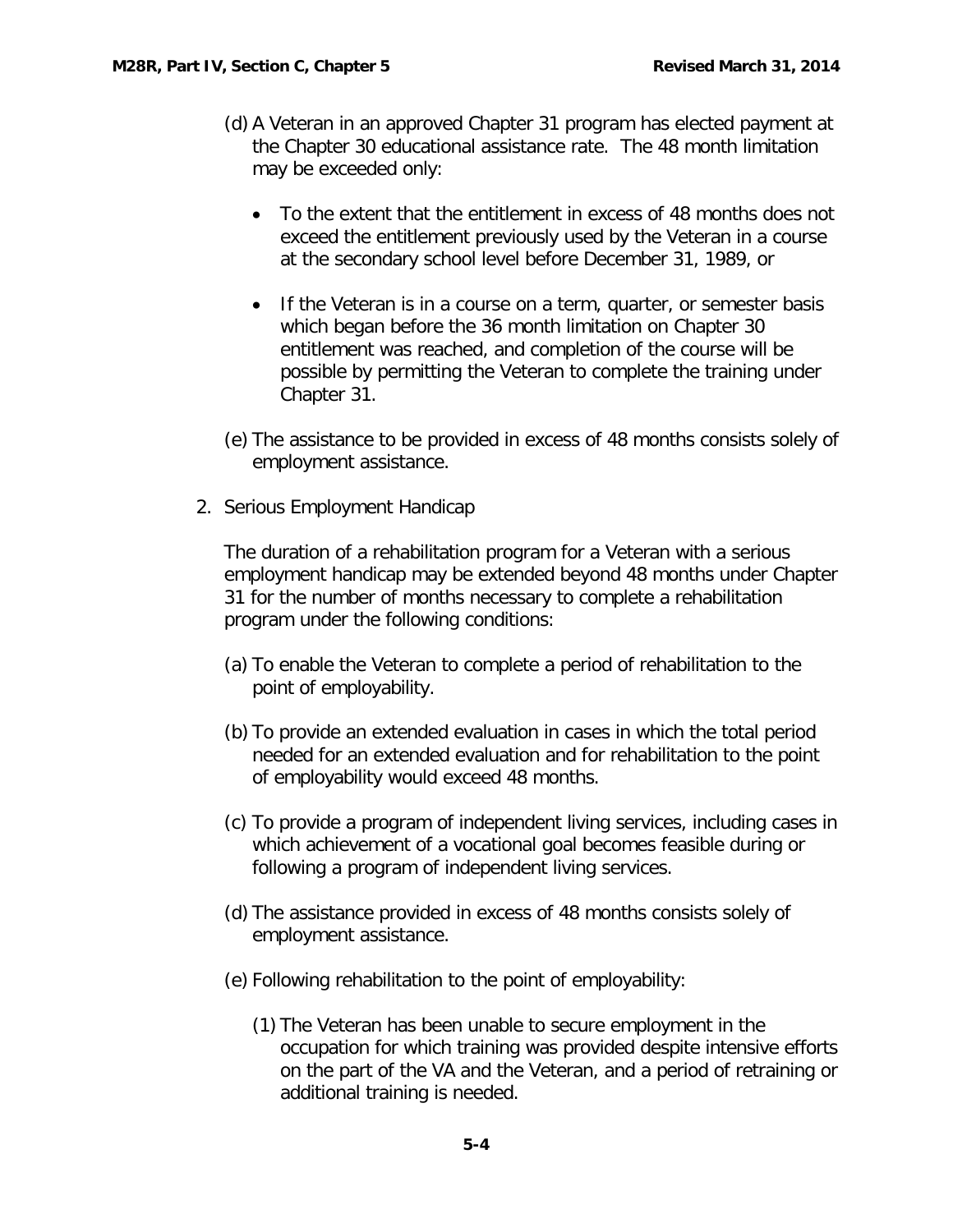- (2) The skills which the Veteran developed in training for an occupation in which he/she was employed are no longer adequate to maintain employment in that field and a period of retraining is needed.
- (3) The Veteran's service-connected disability has worsened to the point that he/she is unable to perform the duties of the occupation for which the Veteran has been trained, and a period of training in the same or different field is required.
- (4) The occupation in which the Veteran previously completed training is found to be unsuitable due to the Veteran's abilities and employment handicap.
- <span id="page-5-0"></span>d. Services

The services offered by the VR&E program are governed by 38 U.S.C. 3104. In reemployment planning, services are individualized and designed to assist the individual in returning to work in the job held prior to entering active duty. A variety of services are available to assist in meeting this goal, to include:

1. Short-term Training or Certificate Completion

The plan can include short-term training to enhance employment skills and/or obtain professional certification if the VRC determines that these skills/certifications are necessary for the individual to obtain and maintain suitable employment per 38 CFR 21.120. If training is included as part of the plan, the plan can be develop as an IWRP or a combined IWRP/IEAP.

2. Subsistence Allowance

Subsistence allowance is permissible when training is part of a combined IWRP/IEAP.

3. Revolving Fund Loan

Advances from the revolving fund are permissible in a combined IWRP/IEAP. Per 38 CFR 21.254, revolving fund loans are prohibited during a program that consists solely of employment services, i.e. an IEAP.

4. Work-Study Allowance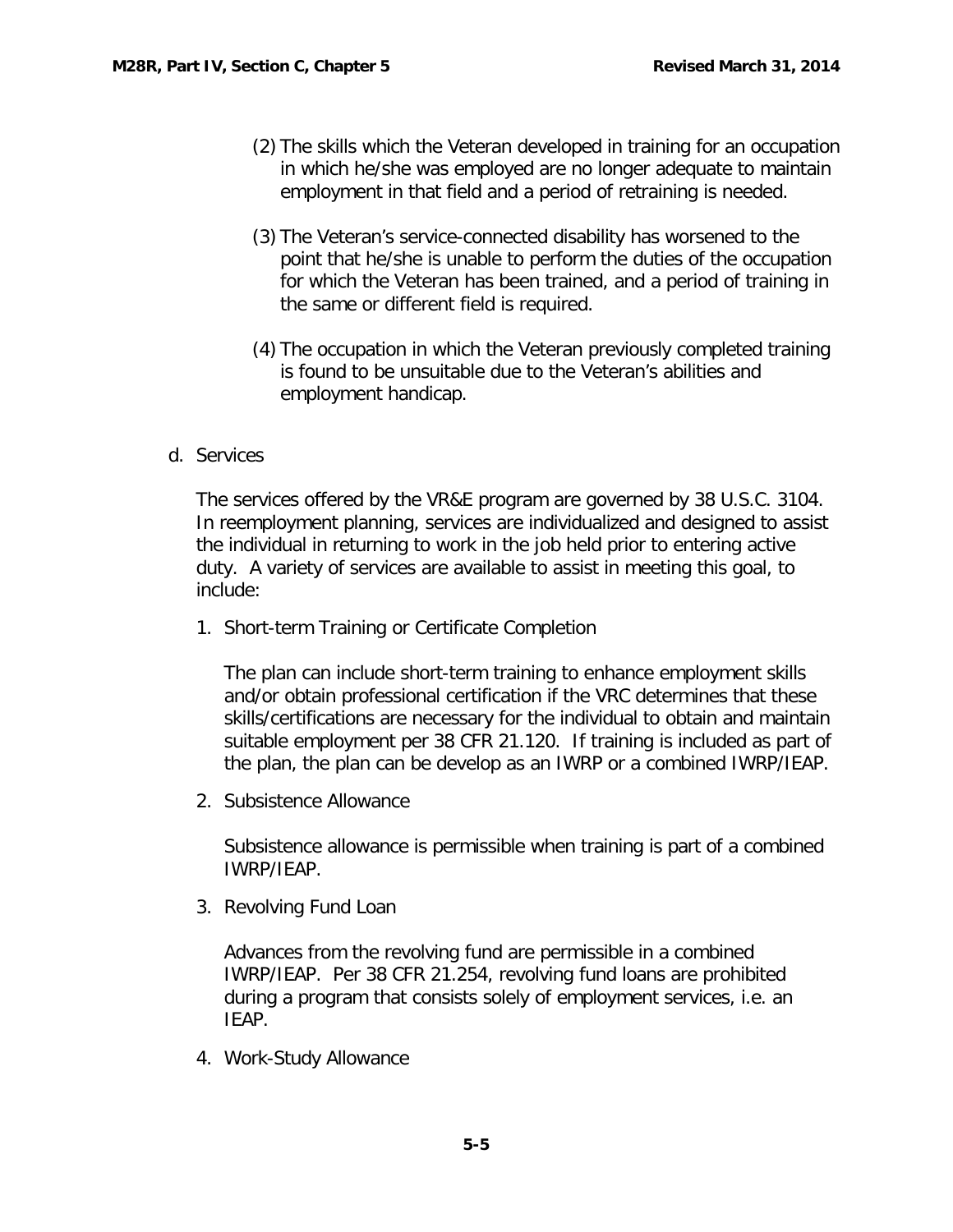Participation in the work study program is appropriate in a combined IWRP/IEAP. However, if the individual is participating in a program of employment services only per 38 U.S.C. 3117, then he/she will not meet the eligibility criteria for participation in the work-study program.

5. Career Counseling

The VRC or Employment Coordinator (EC) assigned to provide case management services continually provides career counseling to ensure the individual has the skills necessary to make an informed decision regarding his/her vocational goal.

6. Reemployment Rights Advice

The Uniformed Services Employment and Reemployment Rights Act of 1994 (USERRA) protects civilian job rights and benefits for Veterans and members of the active and Reserve components of the U.S. armed forces. USERRA provides that returning Servicemembers must be promptly reemployed in the same position that they would have attained had they not been absent for military service, with the same seniority, status and pay, as well as other rights and benefits determined by seniority.

USERRA establishes the cumulative length of time that an individual may be absent from work for military duty and retain reemployment rights to five years (the previous law provided four years of active duty, plus an additional year if it was for the convenience of the Government). There are important exceptions to the five-year limit, including initial enlistments lasting more than five years, periodic National Guard and Reserve training duty, and involuntary active duty extensions and recalls, especially during a time of national emergency. USERRA clearly establishes that reemployment protection does not depend on the timing, frequency, duration, or nature of an individual's service as long as the basic eligibility criteria are met.

USERRA provides protection for Veterans with disabilities, requiring employers to make reasonable efforts to accommodate the disability. Servicemembers convalescing from injuries received during service or training may have up to two years from the date of completion of service to return to their jobs or apply for reemployment.

The period an individual has to make application for re-employment or report back to work after military service is based on time spent on military duty. For service of less than 31 days, the Servicemember must return at the beginning of the next regularly scheduled work period on the first full day after release from service, taking into account safe travel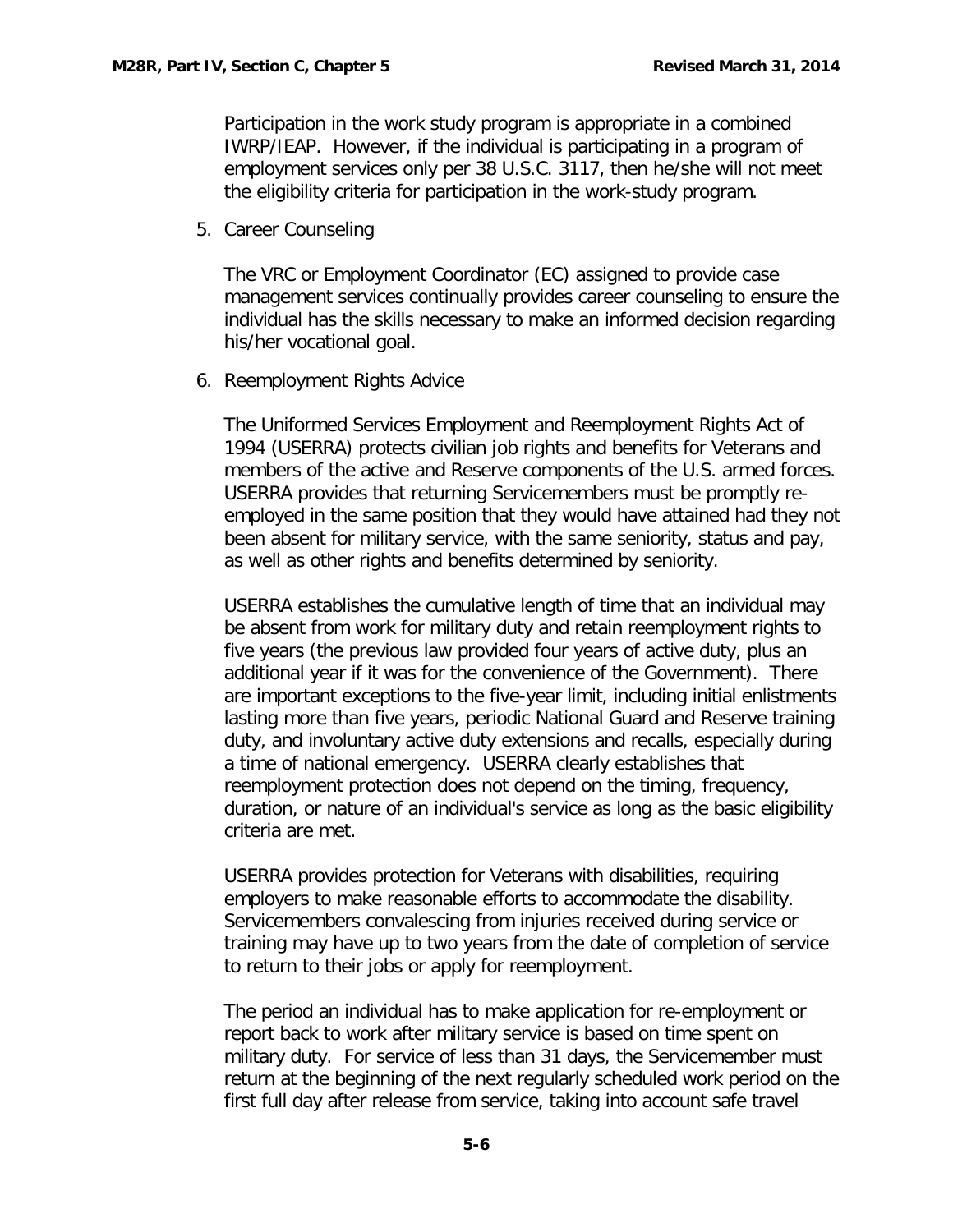home plus an eight-hour rest period. For service of more than 30 days but less than 181 days, the Servicemember must submit an application for reemployment within 14 days of release from service. For service of more than 180 days, an application for reemployment must be submitted within 90 days of release from service.

USERRA also requires that Servicemembers provide advance written or verbal notice to their employers for all military duty unless giving notice is impossible, unreasonable, or precluded by military necessity. An employee should provide notice as far in advance as is reasonable under the circumstances. Additionally, Servicemembers are able (but are not required) to use accrued vacation or annual leave while performing military duty.

If a Veteran or Servicemember believes his/her re-employment rights are being violated, the case manager must coordinate services by referring him/her to the Department of Labor (DOL) Veterans' Employment and Training Service (VETS). VETS provide assistance to all persons having claims under USERRA, including Federal and Postal Service employees.

7. Job Placement Services

Job placement services are focused on returning the Veteran to the position he/she held prior to active duty. Therefore, the case manager must work complete an occupational analysis to ensure that the vocational goal is suitable and the Veteran has the functional ability to return to the position prior to providing job placement services. See M28R.VI.A.4 and 38 CFR 21.252 for additional information on job development and placement services.

8. Job Accommodations

The case manager will work closely with the individual to identify and address any needed job accommodations, and provide training on how to request accommodations in the work setting. The Job Accommodation Network (JAN) is an excellent resource for identifying accommodations that may be beneficial based on the disabling condition.

For more information on JAN, go to http://askjan.org.

9. Medical and Mental Health Services

The case manager will coordinate medical and mental health services as needed with the Veterans Health Administration (VHA) to ensure the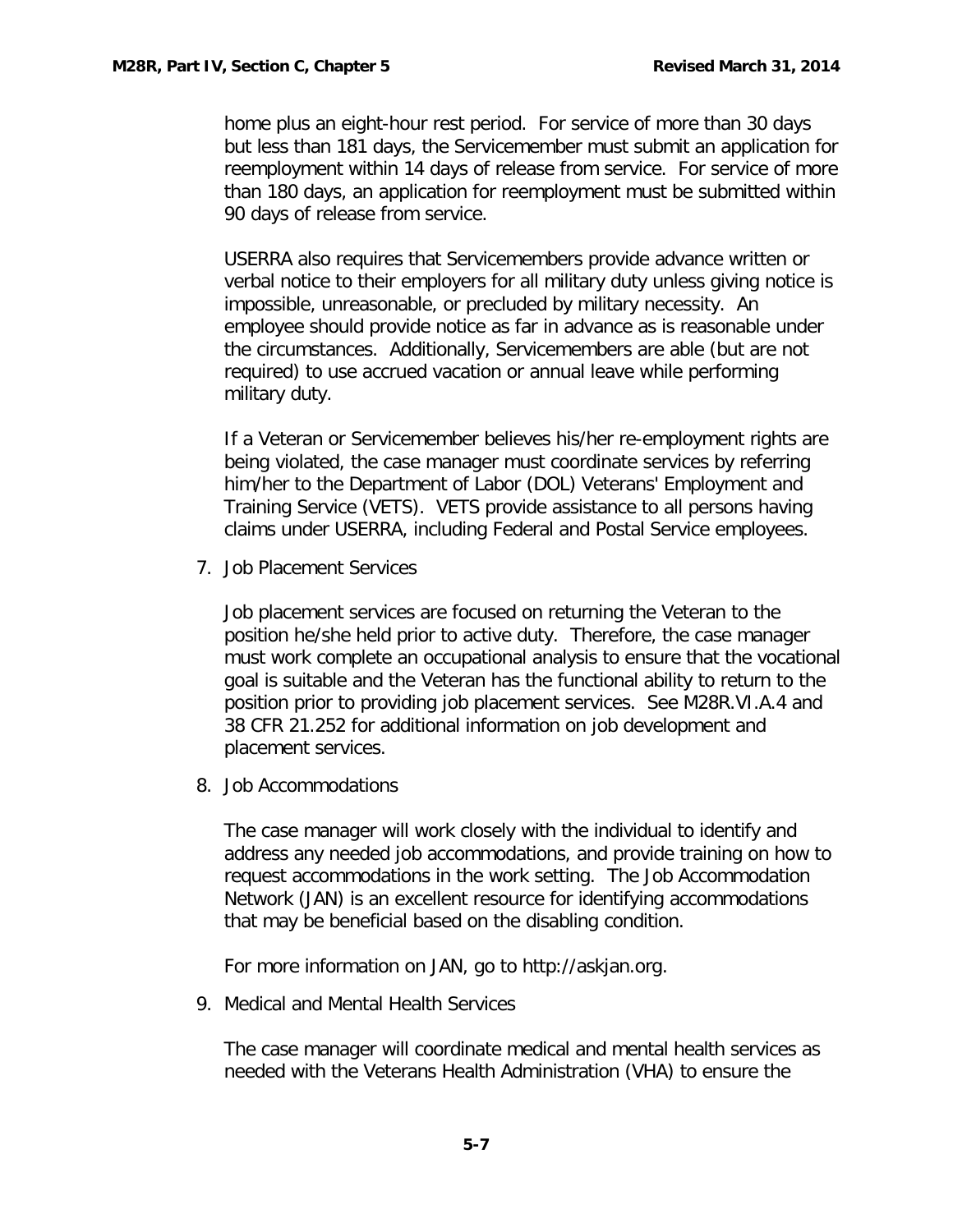individual's health conditions are treated and stabilized to the maximum extent possible.

10.Employment Adjustment Allowance

The following actions must occur before the Veteran is entitled to receive an employment adjustment allowance (EAA):

- The Veteran must be within the 12-year eligibility period, or extension of that period
- The Veteran's case must have progressed through Rehabilitation to the Point of Employability status
- There must be a documented declaration of job-readiness by the case manager in the Counseling/Evaluation/Rehabilitation (CER) folder at the time the Veteran's case is placed in Job Ready status
- An IEAP must be developed either as part of the IWRP or prior to assignment to Job Ready status
- The Veteran must satisfactorily participate in the services planned in the IEAP for a period of 30 days before a payment of EAA may be authorized

See 38 CFR 21.268 and M28R.V.B.10 for more information on how to process and pay EAA.

11.Post-Employment Consultation and Assistance

The case manager will monitor the Veteran's progress for a minimum of 60 days post-employment to ensure that all barriers, issues, and questions have been addressed and the employment is stable.

<span id="page-8-0"></span>e. Limited and Specifically Defined Employment Assistance for Certain Previous Participants who are Employable per 38 U.S.C. 3117

Veterans, who previously participated in a vocational rehabilitation program under Chapter 31, or a similar program under a State vocational rehabilitation program, may receive employment assistance to obtain employment consistent with their abilities, aptitudes, and interests. Such Veterans must have a service-connected disability rated at 10 percent or more and be determined to be employable in an occupation consistent with their abilities, aptitudes, and interests. VA can provide the assistance described in this section regardless of current entitlement to a program of vocational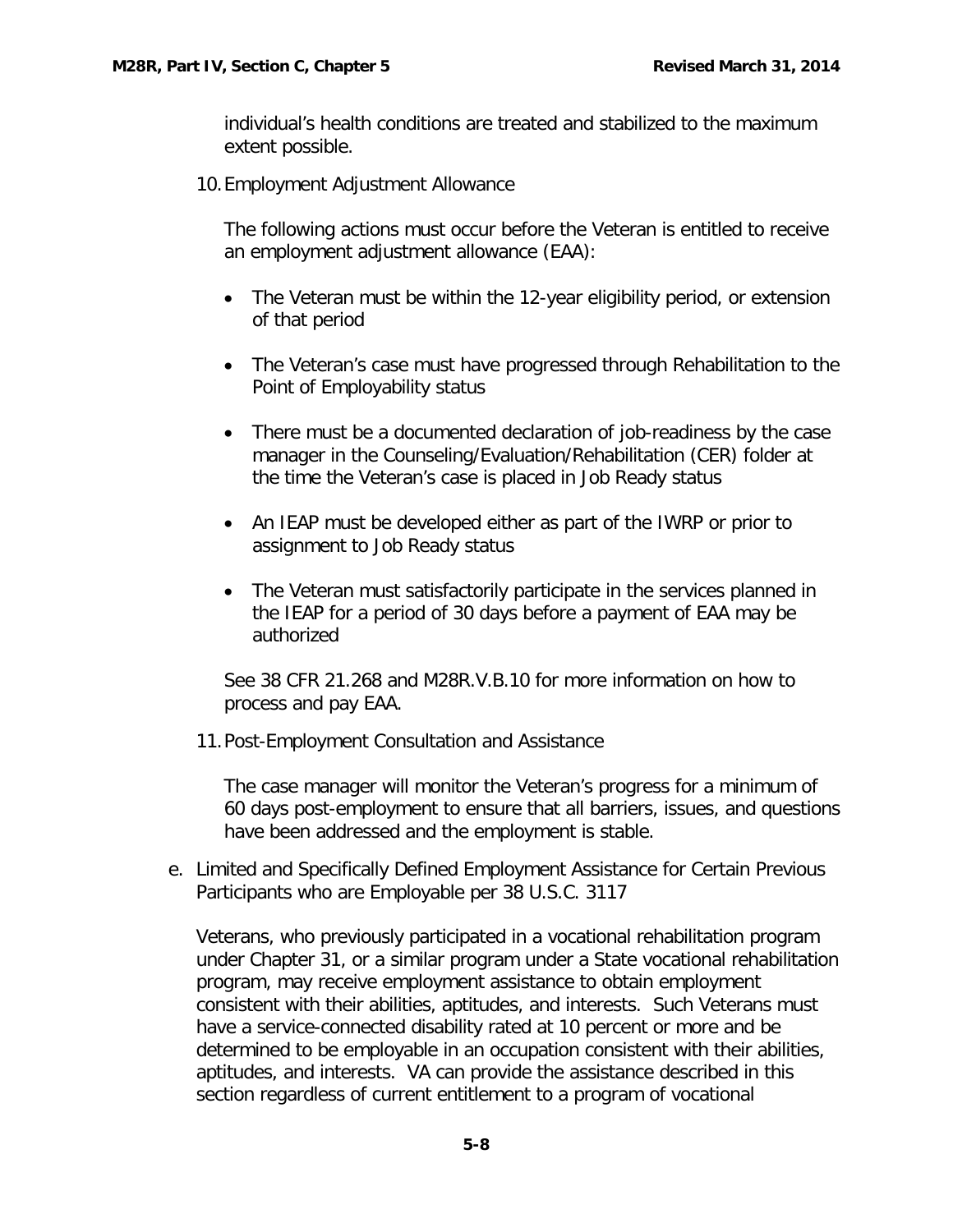rehabilitation. Additionally, these services are not subject to the 18-month employment services entitlement limitation or the 12-year eligibility period. This is the only time direct placement into an IEAP from Evaluation and Planning (EP) status is permissible.

1. Services

The following limited employment assistance can be provided per 38 U.S.C. 3117:

- Direct placement in employment
- Referral to a Disabled Veterans Outreach Program (DVOP) specialist or a Local Veterans Employment Representative (LVER)
- Use of job development and placement specialists at a State or Federal rehabilitation agency, State Employment Service and the Veterans' Employment and Training Service of the Department of Labor, Office of personnel Management, or any other public or nonprofit organization with placement services
- Any for-profit entity, if otherwise cost-effective and comparably effective services from the entities above are unavailable
- 2. Required Determination

To provide this limited assistance, the VRC must conduct an initial evaluation and determine that the Veteran is employable in an occupation consistent with his/her abilities, aptitudes, and interests. Determinations of employment handicap, serious employment handicap, and current reasonable feasibility are not applicable, unless the evaluation indicates that the Veteran is not employable in a suitable occupation, in which case entitlement to other Chapter 31 services and assistance must be determined.

<span id="page-9-0"></span>5.04 Reemployment Plan Development

The following information outlines the development of a reemployment plan.

<span id="page-9-1"></span>a. Conduct an Analysis of the Veteran's Needs

Using information gathered during the initial evaluation, and in collaboration with other service providers, conduct an analysis of the following factors to determine the services needed to assist rapid placement in employment: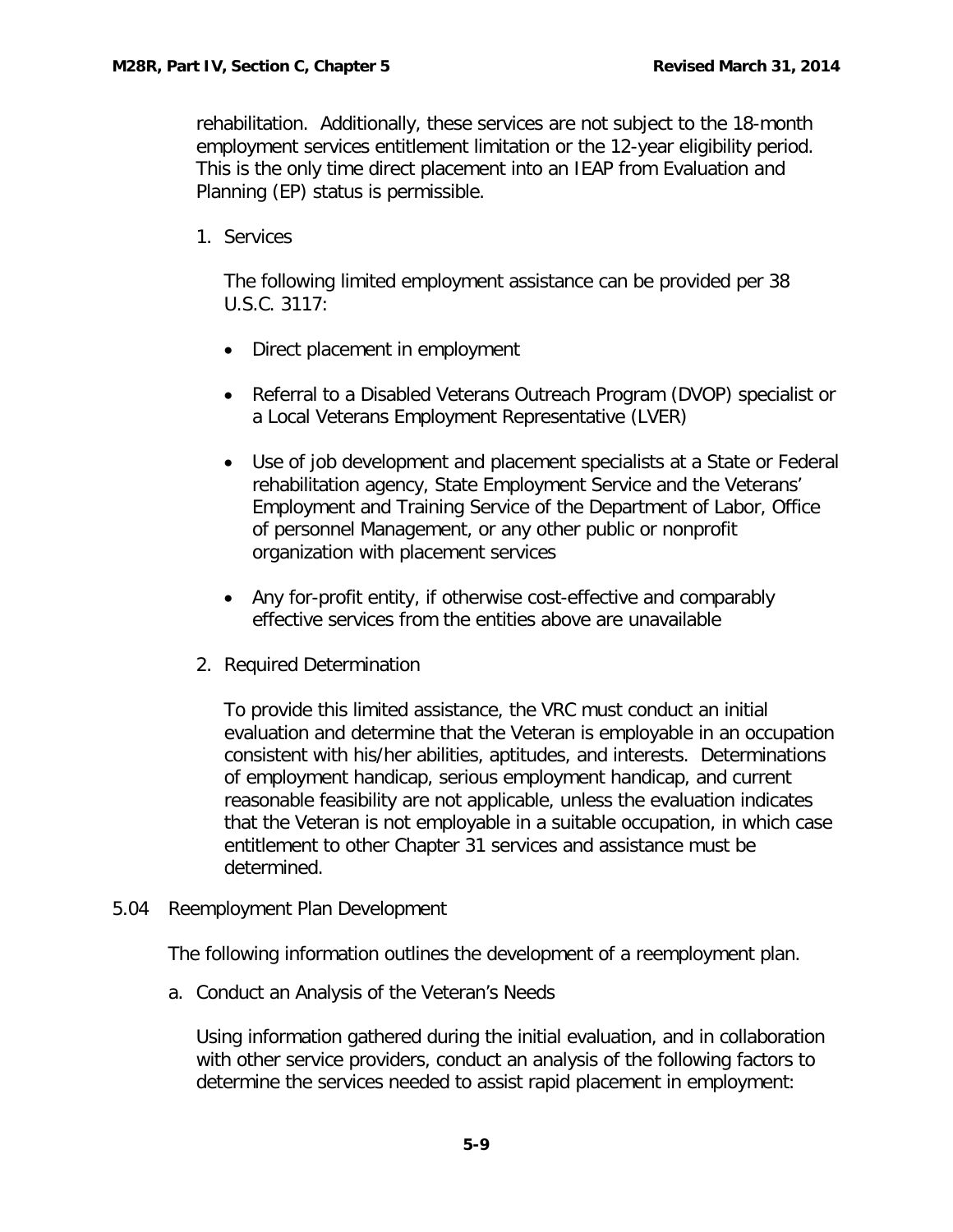- Functional capacity/limitations
- Job accommodations
- Independent living needs, if appropriate
- Education/training needs
- <span id="page-10-0"></span>b. Develop the Reemployment Plan

All rehabilitation plans have common elements, but the VRC must individualize the elements to fit the Veteran's identified needs. The elements of an IWRP or combined IWRP/IEAP are:

1. Program Goal

The rehabilitation plan must include a specific occupational goal or occupational cluster and 3 digit Dictionary of Occupational Titles (DOT) code.

2. Intermediate Objectives

Intermediate objectives identify secondary goals that contribute directly to the achievement of the program goal. The VRC must ensure that each objective:

- Is clear and easily understood
- Relates to achieving the goal
- Is observable and can be evaluated
- Has a measurable outcome
- 3. Anticipated Completion Date

An anticipated completion date helps track progress toward the goal and keeps the plan moving forward. It also informs both the VRC and the Veteran of the time frame in which services will be provided.

4. Services

There are a number of services that can be provided during an IWRP or combined IWRP/IEAP. See section 5.03d of this chapter for examples of those services.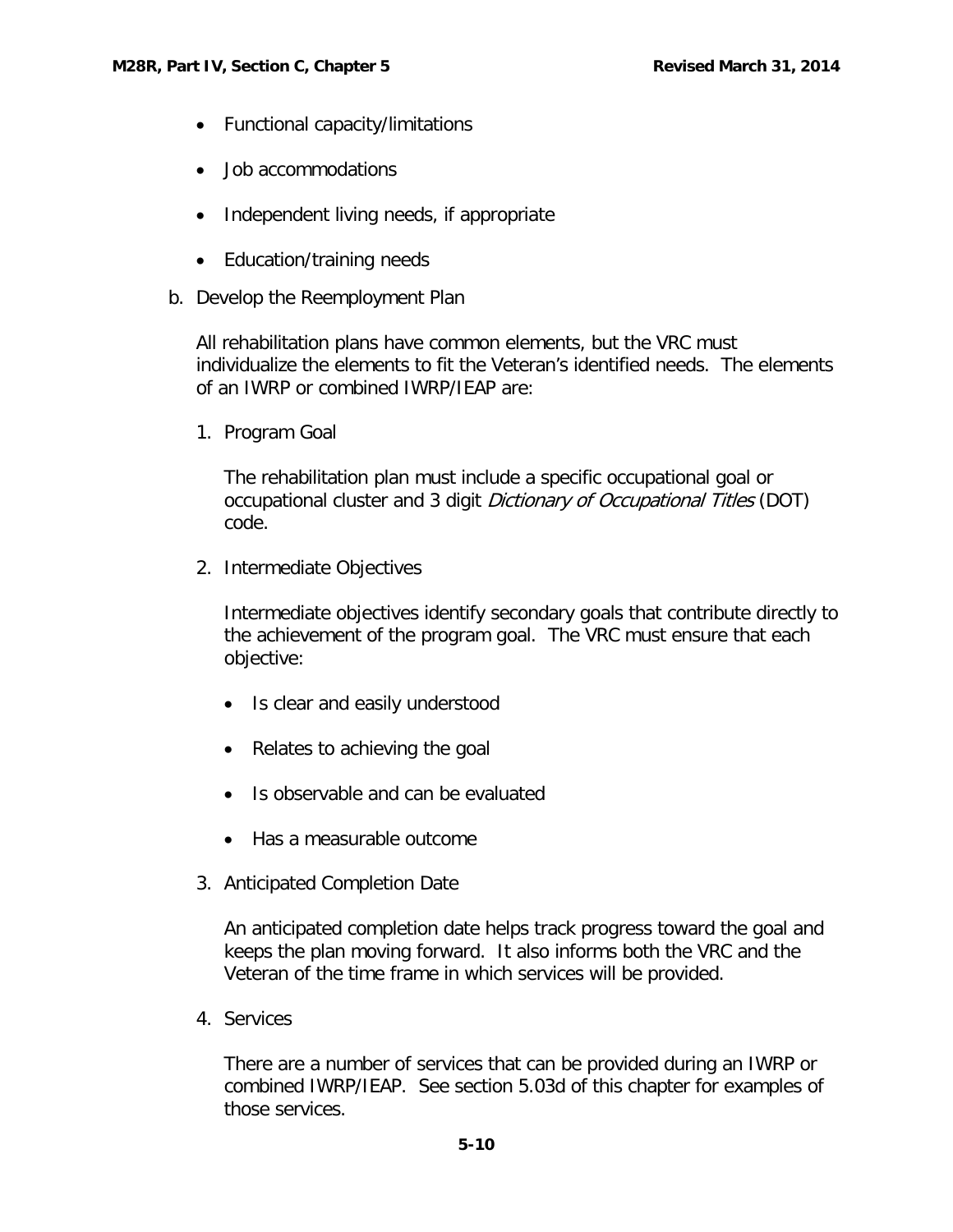When documenting services, ensure that the description is:

- Specific and detailed, and
- Clear and unmistakable as to its relationship to a specific intermediate objective
- 5. Duration of Services

Duration of services indicates a start and end date for each intermediate objective.

6. Service Providers

Services can be provided by a variety of sources, to include VR&E, VHA, medical personnel, and education/training facilities

The rehabilitation plan must list the contact information of who will be providing services, including the following:

- Name
- Address
- Telephone number
- Email address, if available
- 7. Evaluation Information

This section provides information on how the Veteran's progress will be measured during the rehabilitation process, and provides an evaluation schedule.

This section also outlines the terms that will be used to measure satisfactory conduct, as required by 38 U.S.C. 3111. The VRC and individual must collaborate on the development of these terms since the successful development and implementation of a rehabilitation plan requires the full and effective participation of the individual in the rehabilitation process. See 38 CFR 21.362 and 21.364 for additional information and guidance on measuring conduct.

8. Progress Notes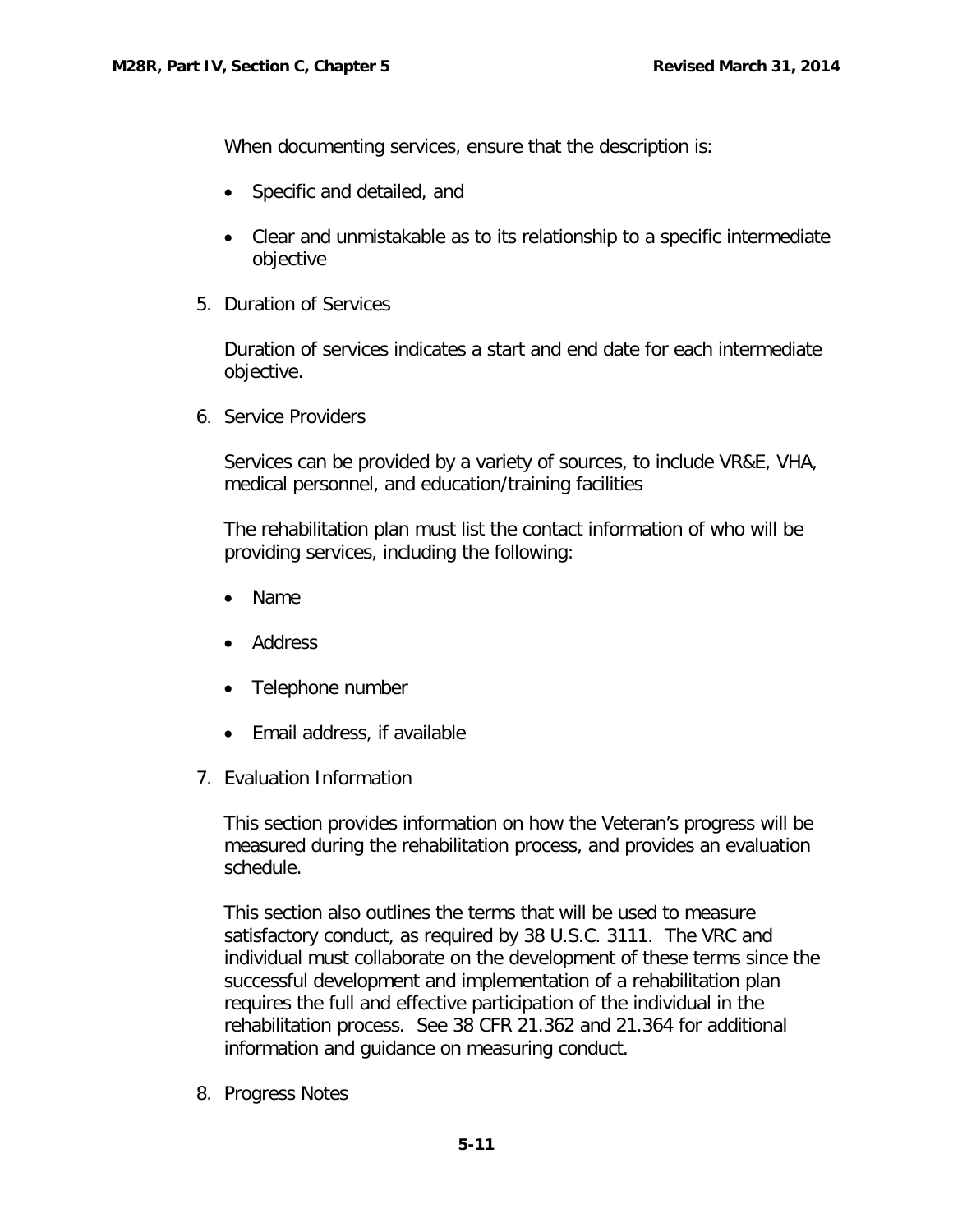Progress notes provide a place to document any additional information related to the plan.

It is important to note that when a court with proper jurisdiction has appointed a legal guardian or custodian for the Veteran, VR&E must develop the plan in consultation with the guardian or custodian

<span id="page-12-0"></span>c. Determine Case Management Level

There are three levels of case management based on the individual's needs. For those Veterans participating in an IWRP or combined IWRP/IEAP, the case management level must be either:

1. Level 2

If the Veteran is participating in a combined IWRP/IEAP, then Level 2 case management is appropriate during the delivery of academic services. Level 2 indicates that the Veteran needs guidance and structure, but is able to follow through and stay on track. The Veteran may be recovering from recent setbacks and/or demonstrate the following characteristics:

- Circumstances that may interfere with the Veteran's progress in completing the rehabilitation plan, such as personal, family, emotional, financial, or medical concerns
- Requires remedial instruction to prepare for post-secondary education placement tests

Level 2 requires face-to-face case management meetings at least once per academic term, or at least three times per year for non-standard academic terms. For non-academic programs, face-to-face meetings are required once per month for the first three months, then quarterly.

2. Level 3

If the Veteran is participating in an IEAP, then Level 3 case management is required. Level 3 generally requires monthly face-to-face case management, but it is permissible to utilize monthly contacts in place of face-to-face visits if no special needs or barriers are identified. Contacts may be made by DVOP/LVER when appropriate.

<span id="page-12-1"></span>d. Corporate WINRS Activity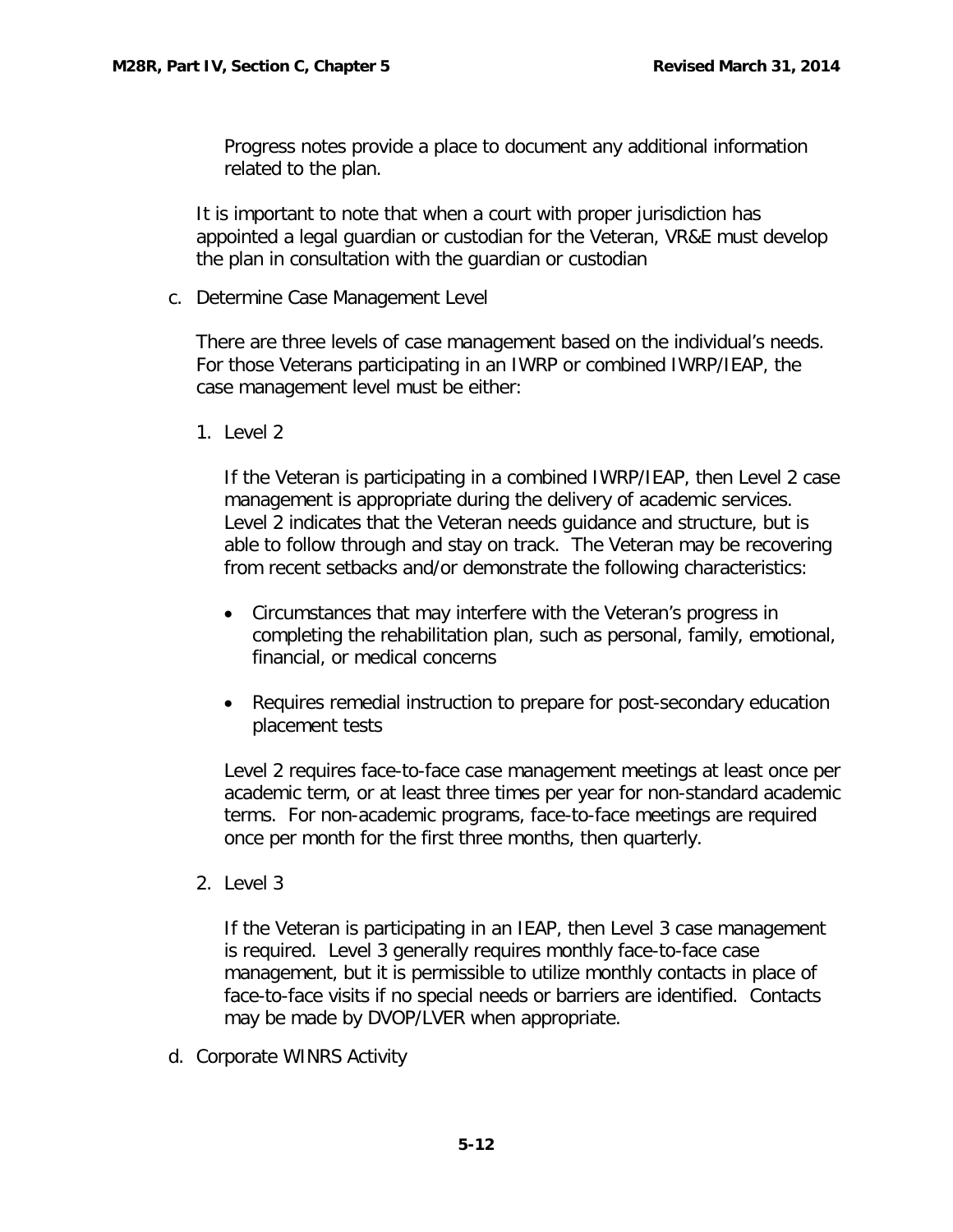CWINRS activity requires updates to the claims processing and disposition tabs prior to the development of the IWRP. This is accomplished by:

- Ensuring that the Serious Employment Handicap indicator is set to "Yes" or "No" as applicable by using the Update Disposition function on the Claim Processing tab.
- Entering the date that Evaluation and Planning status is closed.
- Selecting Entitlement Code from the drop-down list.
- Selecting the correct Rehabilitation Claim Disposition from the drop-down list.
- Allowing CWINRS default selection of Award Payment System.
- Entering Pre-Rehab Salary using 4 digits, with the maximum entry of 9999.

When the VRC and the Veteran have agreed upon the services to be provided during the IWRP or combined IWRP/IEAP, the VRC must complete the rehabilitation plan data fields under the REHAB tab of CWINRS by completing the following steps:

- 1. On the Rehab Tab, select Add Plan to enable the Plan functionality.
- 2. Select program plan IWRP on the CWINRS Rehab Tab for an IWRP or a combined IWRP/IEAP (Note: when developing a combined IWRP/IEAP, the Add Plan function on the Employment Tab, steps 1 through 10 below, must also be completed to ensure the occupational code of the Chapter 31 program is included in Performance Analysis and Integrity (PA&I) Intranet reports).
- 3. Select Reemployment from the track selection drop-down option.
- 4. Set Program Cost Limit from the drop-down option.
- 5. Enter the annual review date.
- 6. Enter the Plan Modified date.
- 7. Choose "no" under self-employment (SE) goal
- 8. Set level of case management, indicated in CWINRS as Supervision Level.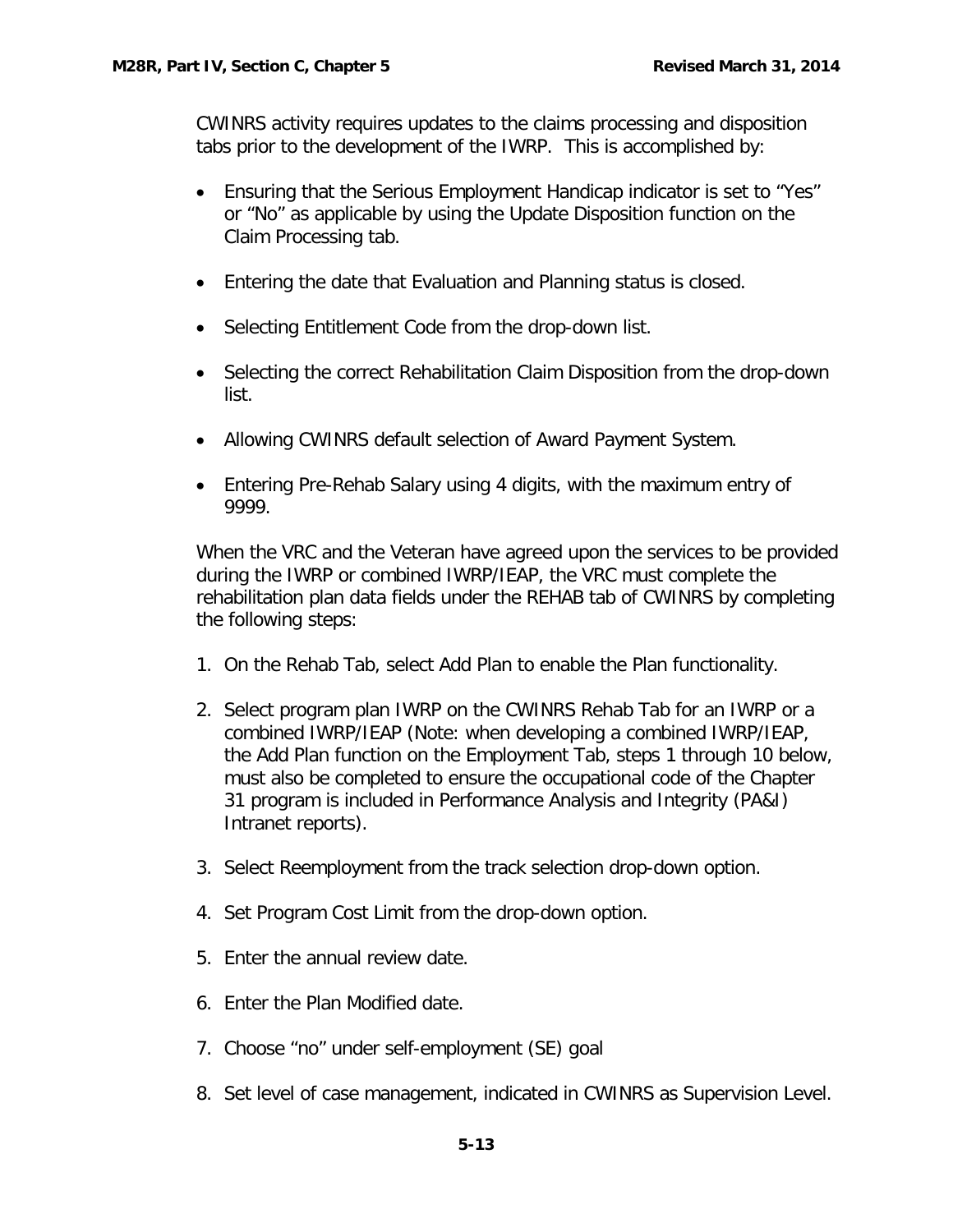- 9. Enter the DOT code.
- 10.Enter the program goal.
- 11.At this point, the VRC must click OK to save the plan, then to add individual objectives using functionality on the Rehabilitation Plan screen.
- 12.Click OK to save.
- 13.Click Print Plan to print VAF 28-8882, Rehabilitation Plan, and VAF 28- 8872, Rehabilitation Plan Continuation Sheet (see Appendix O, VA Forms, for information on how to access VA Forms).
- 14.Prepare High Cost Memo as needed based on approval levels for program costs (see M28R.IV.C.1 for information on cost approval levels).
- 15.Use "Print Letters" to generate VAF 28-0957, Vocational Rehabilitation Guidelines and Debt Prevention.
- 16.Update CWINRS case status to Rehabilitation to Employment. This action will automatically update BDN with the DOT code.
- <span id="page-14-0"></span>e. Complete the Orientation Process

The VRC must provide an orientation to ensure the Veteran understands both the VRC's role and his/her role, as well as answer any questions the Veteran may have regarding the rehabilitation process. The rehabilitation plan and VAF 28-0957 are used to guide this orientation. The orientation emphasizes the following:

- Expectations for conduct and cooperation
- Requirement to report changes in dependency, contact information, performance and rate of participation immediately
- Process for obtaining supplies, medical treatment and other services outlined in the plan

Following orientation, both the VRC and the Veteran must sign the rehabilitation plan and VAF 28-0957. Place the original on the right side of the CER folder and provide the Veteran with a copy.

<span id="page-14-1"></span>f. Document the Planning and Orientation Process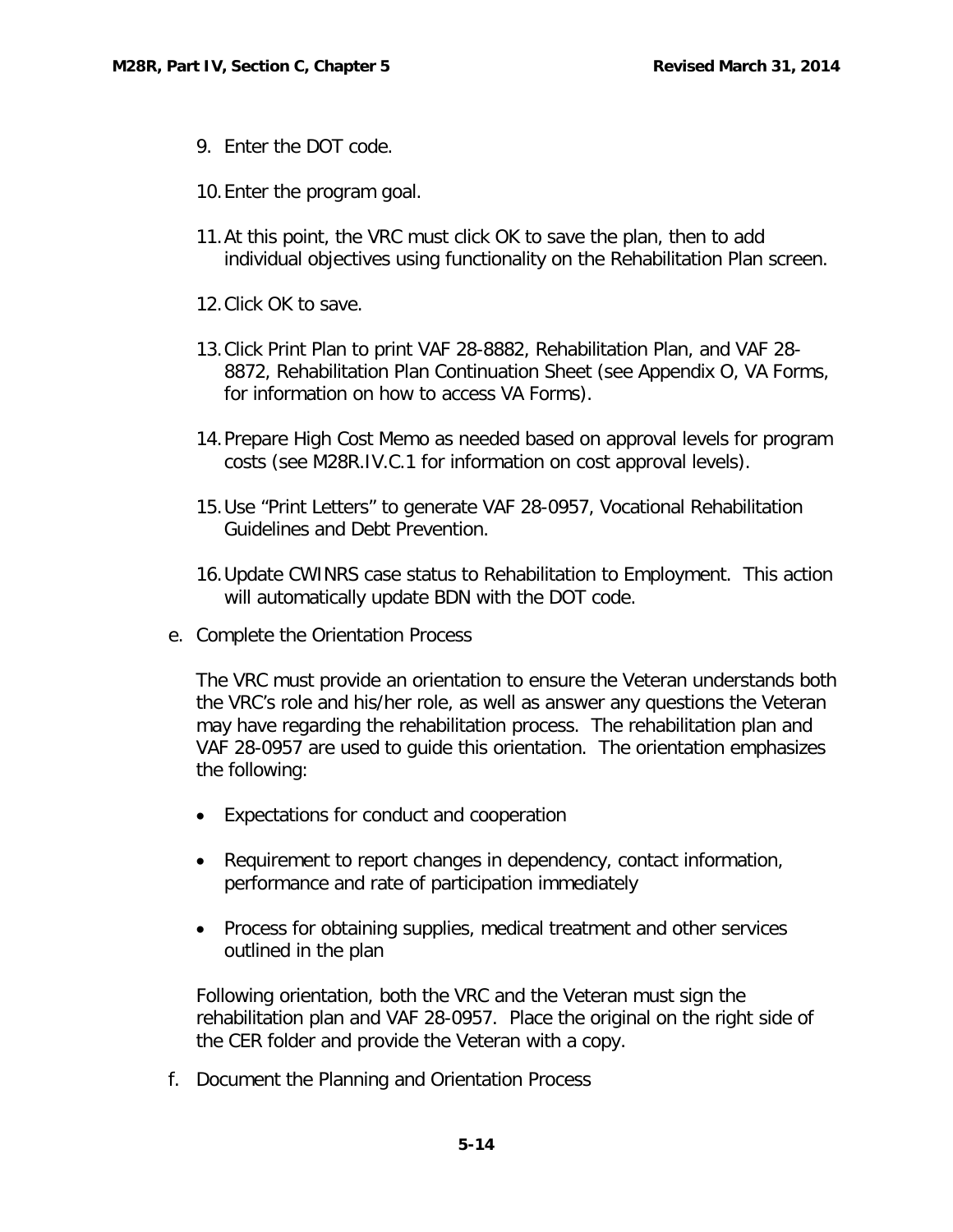It is imperative that the VRC document the planning and orientation process, as well as the decisions made during plan development. The following information must be included on either VAF 28-1902n or in a CWINRS case note and filed on the right side of the CER folder:

- Vocational Exploration Activities
- Suitability of Selected Vocational Goal
- Type of Plan
- Planned Services
- Retroactive Induction
- Program Charges and Costs
- Level of Case Management
- Other Considerations
- <span id="page-15-0"></span>g. Administer the Plan

After these actions are complete, implement the services identified in the plan. Document all case activity in CWINRS notes or on VAF 119, Report of Contact, and file in the center section of the CER folder. See Appendix O, VA Forms for information on accessing VA Forms.

See M28R, Part V, Section A for detailed information on plan implementation.

<span id="page-15-1"></span>h. Redevelop the Plan

If the individual is not progressing through the plan as expected, or it becomes clear that the goals of the plan need to be reassessed, the VRC must redevelop the rehabilitation plan. The plan remains in its current status during the redevelopment period; not placed in Interrupted or Evaluation and Planning Status. The only time it is appropriate to move the plan to Interrupted status is if the case is being redeveloped to an Individualized Independent Living Plan (IILP). This ensures that the statutory limits placed on IILPs are not exceeded.